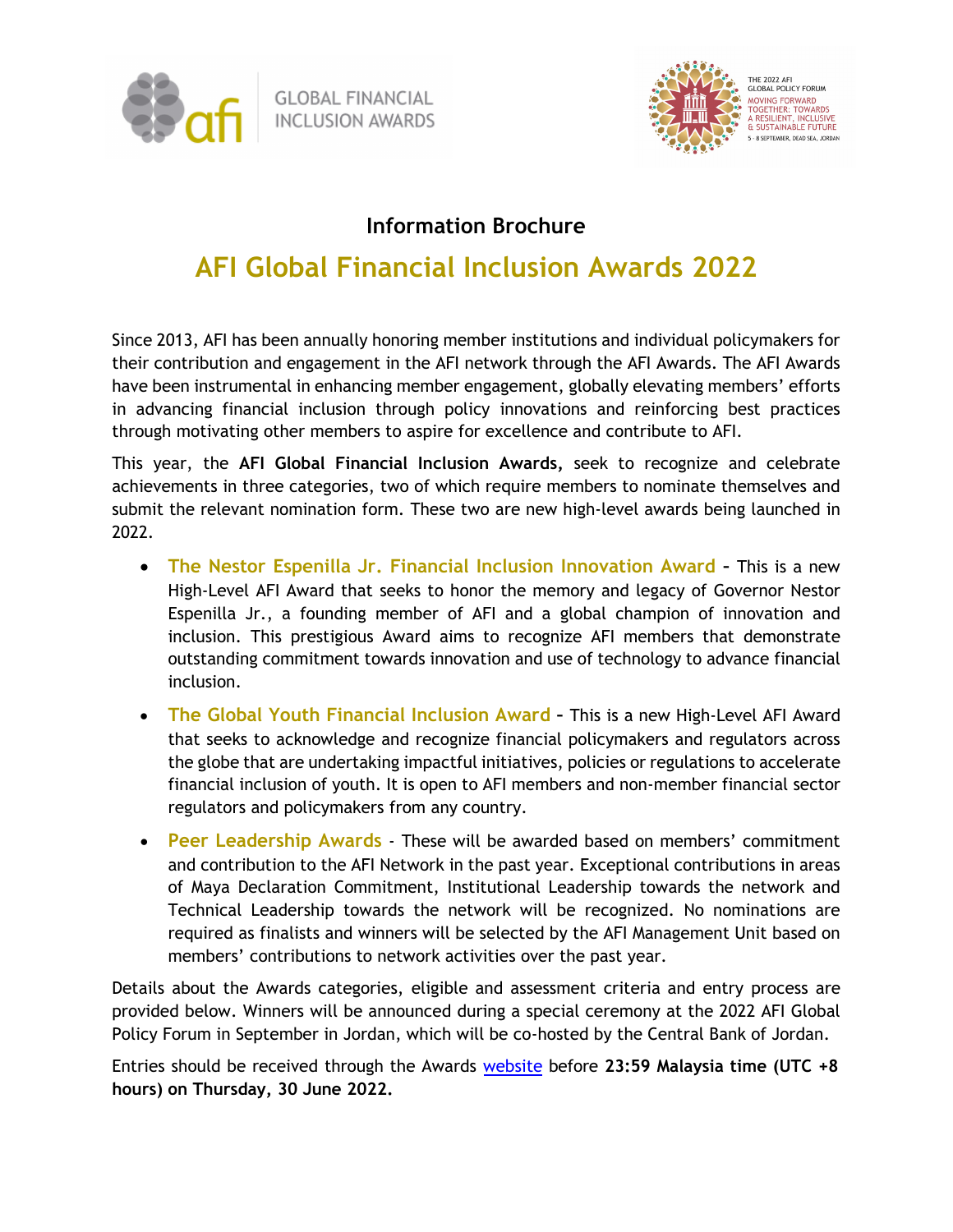For further information or queries, please contact AFI Management Unit at [afiawards@afi](mailto:afiawards@afi-global.org)[global.org](mailto:afiawards@afi-global.org) . **Terms and Conditions** for entrants are provided in Annex 1.

### **1. The Nestor Espenilla Jr. Financial Inclusion Innovation Award**

This High-Level Award seeks to honor the memory and legacy of Governor Nestor Espenilla Jr. who embodied the AFI spirit of innovation and inclusion. Governor Espenilla was a founding member and great advocate of AFI. He played an instrumental role in bringing AFI to life and developing it into the global policy leadership alliance it is today. He led his country's financial inclusion journey, championed innovative polices, and helped shape the global financial inclusion agenda with profound impact.

Through this Award, AFI honors Governor Espenilla's contributions to financial inclusion in his country and globally. By doing so, it seeks to inspire policymakers and regulators in the AFI network and beyond to think boldly and harness technology and innovation to accelerate progress towards inclusive and sustainable financial sectors in their countries.

Established in agreement with Bangko Sentral ng Filipinas (BSP), and funding support from Flourish Ventures, this Award will select one AFI member that has championed innovation and use of technology to advance financial inclusion and demonstrated leadership in sharing its experiences with peers.

#### **Eligibility and Application Process**

This Award shall be given to **one AFI member institution**. Members may nominate themselves for the Nestor Espenilla Jr. Financial Inclusion Innovation Award through the nomination form available here: [\[2022AFIAWRDS-NEFI\]](https://www.surveymonkey.com/r/2022AFIAWRDS-NEFI). The winner will be provided support by AFI to implement an Innovation Project that advances its commitment to innovation and technology for financial inclusion.

High-level representation at the Awards ceremony during GPF 2022 in September would be required to accept the Award. AFI will cover the travel and participation costs for high-level representatives from the five finalist member institutions to attend the Awards Ceremony in Jordan.

#### **Assessment Criteria**

Entrants should include information that addresses the following assessment criteria in their submissions. Any supporting documents, including photos, may be submitted along with the nomination form. AFI reserves the right to request for additional documentation and information during the review process.

In addition to these criteria, the proposed Innovation Project (discussed below) to be supported by AFI in case of winning the Award would also be considered in the assessment.

a. Demonstrated commitment to foster new technologies and innovations that drive financial inclusion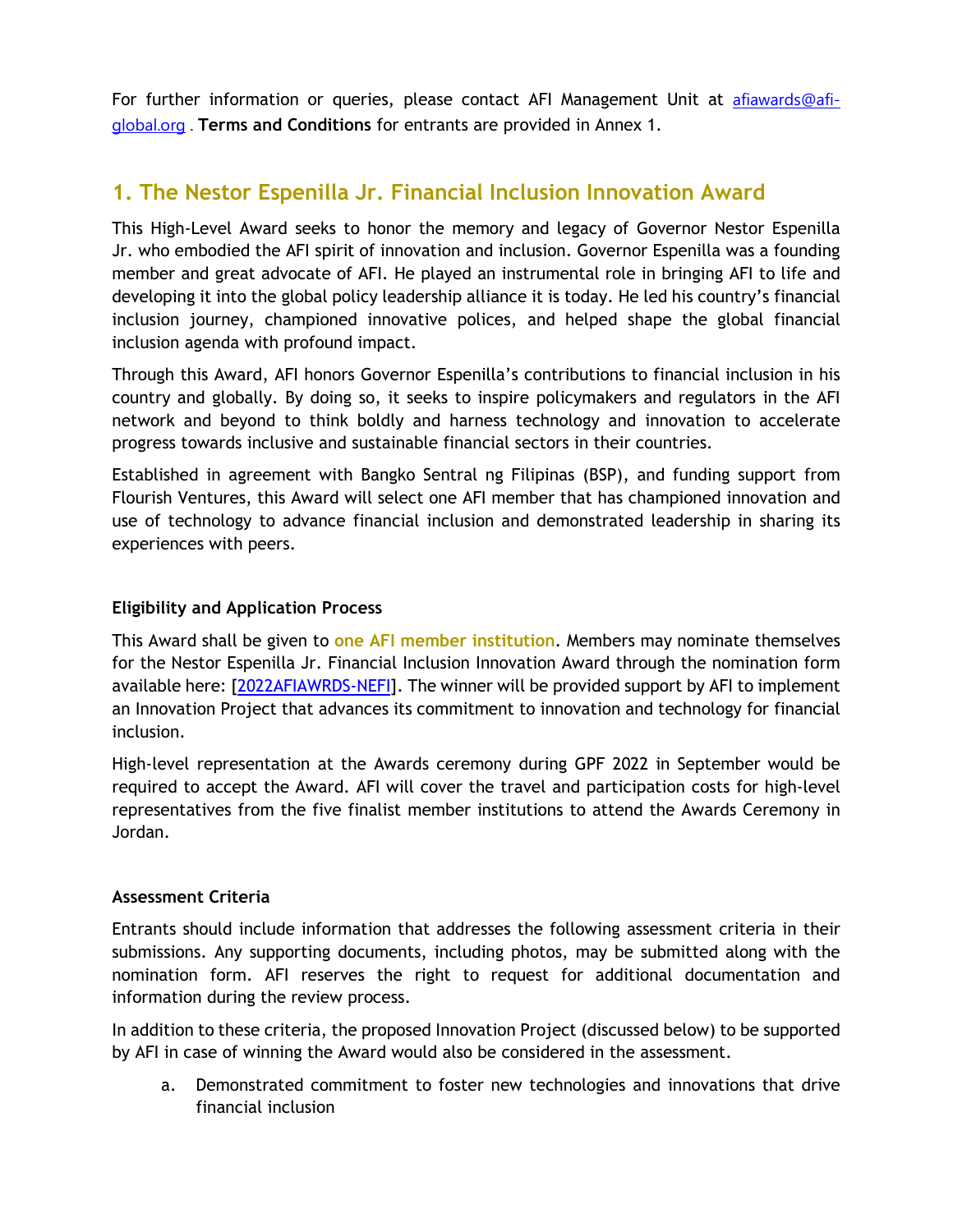- b. Implemented unique or new policy solutions to foster financial technologies and new innovations
- c. Demonstrated existence of market solutions responding to the above policy(ies)
- d. Demonstrated evidence of uptake in access, usage and/or increased quality of financial services as a result of these market solutions
- e. Displayed leadership among peers and enabled knowledge exchange at the global and/or regional level on the theme of new technologies and innovation.

#### **The Innovation Project**

AFI will provide support to the winner to implement an 'Innovation Project' based on the member's priorities and needs. The applicants should include a short overview of the proposed project in their submissions. Guidelines for the Innovation Project are as follows:

- State the objective and main outcome of the proposed project. This should be clearly linked to advancing innovation and use of technology for financial inclusion.
- The nature of activities proposed should be relevant to the project outcome. Some examples of potential activities include peer-learning program with AFI members or advanced economies, capacity building activities for members' staff, testing of a regtech/suptech solution.
- The nature and scope of the activities should be implementable within a period of 12 months.
- The project may be part of an existing initiative or new initiative in the member institution. In case it is part of an existing initiative, please explain how this project adds value to the on-going initiative and what would be the main deliverable of this project.

The AFI technical team will engage with the finalists to enhance and refine their project ideas.

### **2. The Global Youth Financial Inclusion Award**

This Award is open to **any financial policymaking or regulatory institution across the globe** that is implementing high impact initiatives, policies or regulations that aim to address structural barriers for financial inclusion of youth. It is thus **open to AFI members and nonmembers.** 

The Global Youth Financial Inclusion Award is being launched as a continuation of the Global Inclusion Awards originally initiated in 2012 by Child & Youth Finance International (CYFI) and transferred to AFI in 2019. The Award reinforces AFI's commitment to advancing financial inclusion of youth in the Kigali Statement and commend policymakers and regulators around the world that are taking concrete measures to bring sustainable, safe and relevant financial services to young people.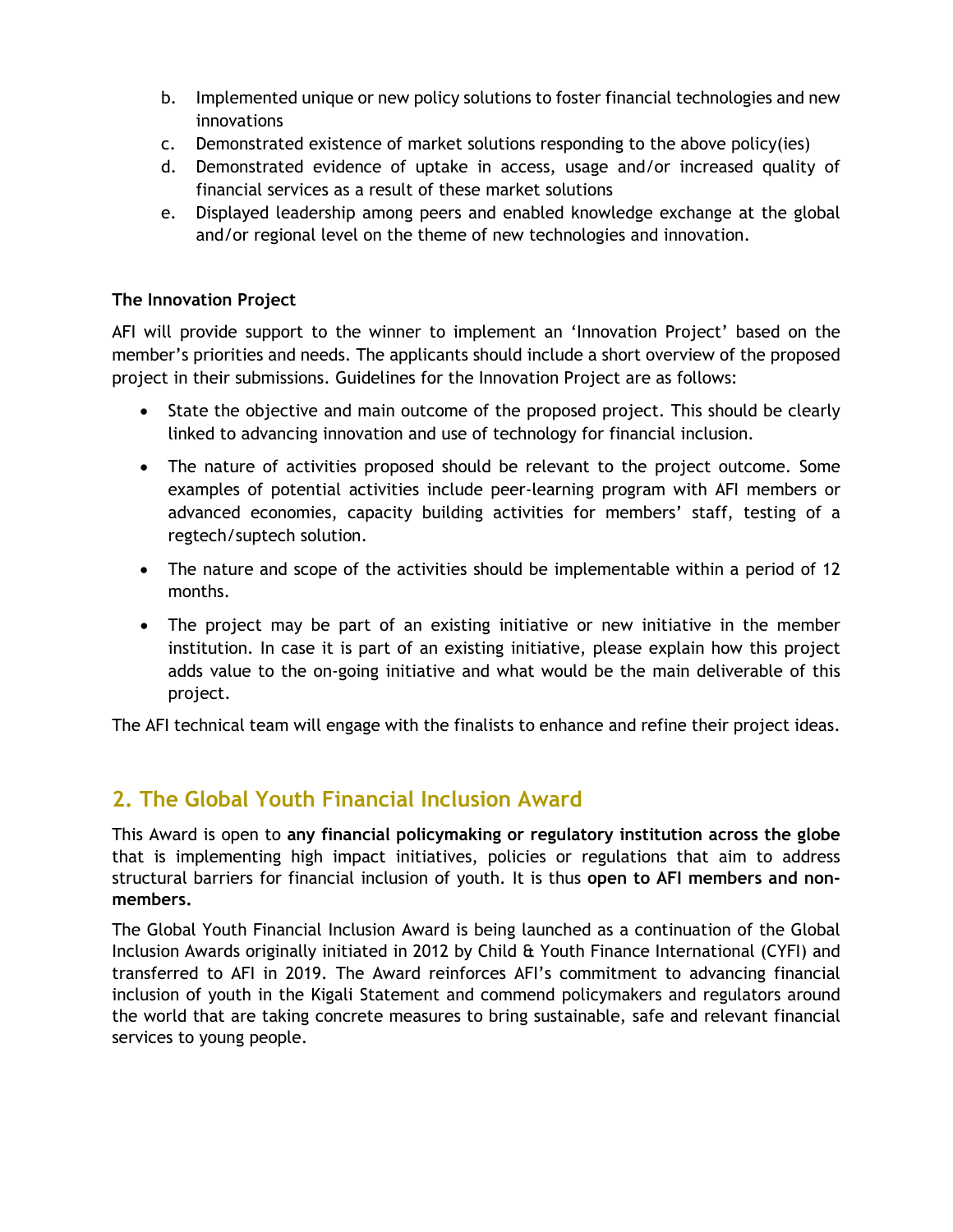#### **Eligibility and Application Process**

This Award shall be given to **one financial sector regulator or policymaker from anywhere in the world**. Eligible institutions may nominate themselves for the Global Youth Financial Inclusion Award through the nomination form available here: [\[2022AFIAWRDS-GYFI\]](https://www.surveymonkey.com/r/2022AFIAWRDS-GYFI).

High-level representation at the Awards ceremony during GPF 2022 in September would be required to accept the Award. AFI will cover the travel and participation costs for high-level representatives from the five finalist institutions to attend the Awards Ceremony in Jordan.

#### **Assessment Criteria**

Entrants should include information that addresses the following assessment criteria in their submissions. Any supporting documents, including photos, may be submitted along with the nomination form. AFI reserves the right to request for additional documentation and information during the review process.

- a. Demonstrated commitment in removing structural barriers faced by youth in accessing formal financial services
- b. Implemented policy solutions addressing specific structural barriers faced by youth
- c. Demonstrated the existence of financial inclusion initiatives for youth and/or existence of financial services targeting the youth population
- d. Demonstrated evidence of uptake in access, usage and/or increased quality of financial services that targeted specifically for the youth population.
- e. Displayed leadership among peers and enabled knowledge exchange at the global and/or regional level on the theme of youth financial inclusion.

### **3. Peer Leadership Awards**

The Peer Leadership Awards recognize AFI members that have demonstrated outstanding commitments to the AFI network over the past year. AFI will recognize institutions as well as individual staff from member institutions (as applicable) that have excelled in the following categories:

- **Maya Declaration Commitment** This Award shall be given to one **AFI member institution** that has promoted the use of the Maya Declaration Commitment platform through making specific Financial Inclusion targets, updating implementation progress of these targets and publicly sharing its implementation lessons.
- **Institutional Leadership** (institutional) This Award shall be given to one **AFI member institution** that encapsulated the AFI DNA through its leadership role, active engagement, and commitment in the AFI network during the past year.
- **Technical Leadership** (individual) This Award shall be given to **individual staff of AFI member institutions** who have demonstrated leadership in contributing high-quality technical inputs towards global, regional and working group outputs, including knowledge products, peer-reviews, and AFI events and trainings.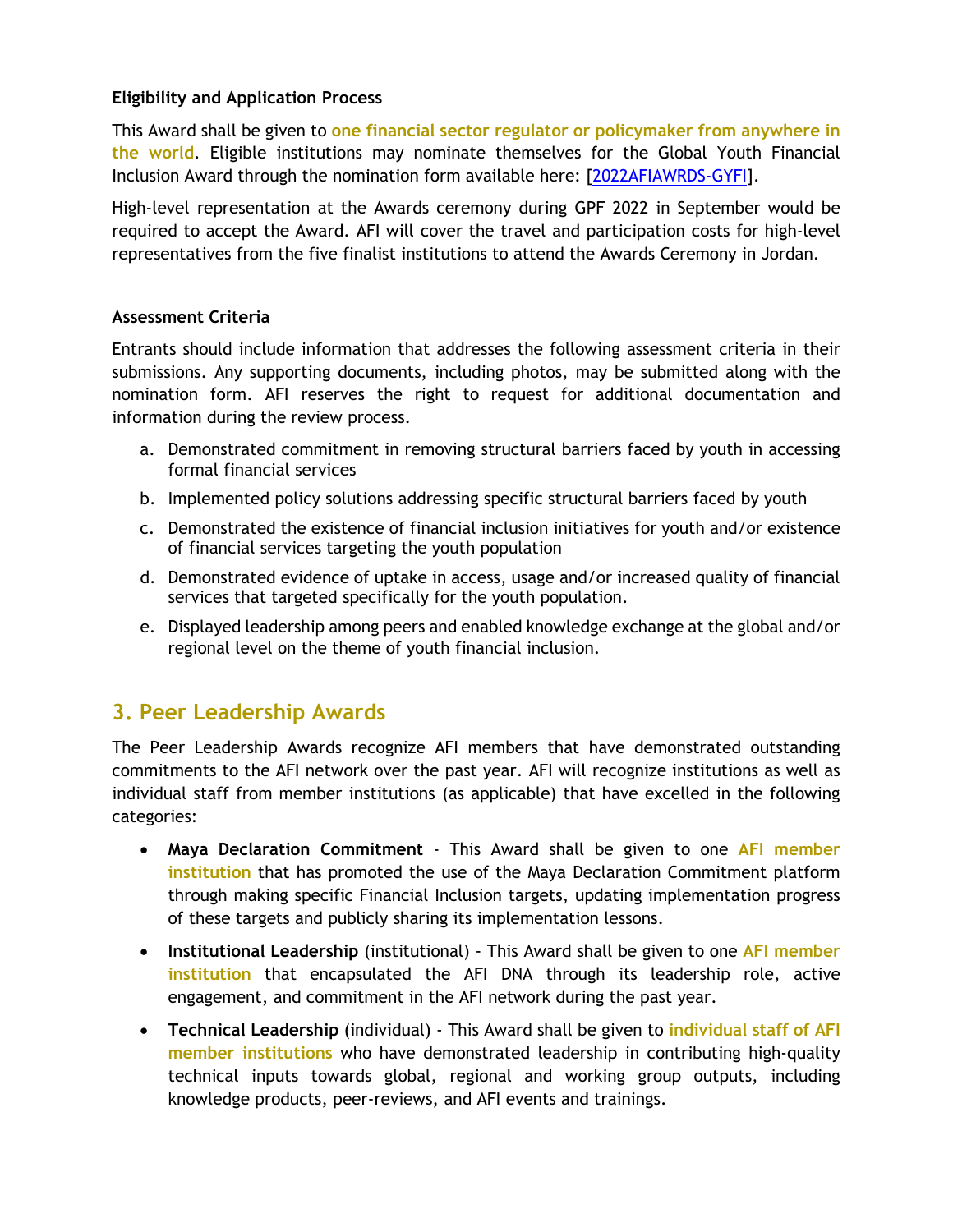Five finalists will be selected for each category above. 1 representative from each finalist institution will be supported to participate in the Awards Ceremony at the GPF 2022 in September in Jordan.

*No nominations are required for this Award. Selection of finalists will be based on AFI Management Unit's database of members' contribution and participation in activities.* 

### **Entry and Selection Process**

From 15 April 2022 to 30 June 2022, eligible institutions can nominate themselves for an award through submitting the relevant nomination form through the Awards [website.](https://www.afi-global.org/global-voice/afi-awards/) No email submissions will be accepted. All submissions must be in English.

- The nomination form for the Nestor Espenilla Jr. Financial Inclusion Innovation Award can be found here: [\[2022AFIAWRDS-NEFI\]](https://www.surveymonkey.com/r/2022AFIAWRDS-NEFI).
- The nomination form for the Global Youth Financial Inclusion Award can be found here: [\[2022AFIAWRDS-GYFI\]](https://www.surveymonkey.com/r/2022AFIAWRDS-GYFI).

An AFI Awards Committee will review and shortlist the nominations, narrowing them down to five finalists in each category. Finalists will be informed by email in July 2022.

An Awards Jury set up by AFI will review the list of finalists and select a winner each for the *Nestor Espenilla Jr. Financial Inclusion Innovation Award* as well as the *Global Youth Financial Inclusion Award*.

For the *AFI Peer Leadership Awards*, the winners will be selected by the AFI Awards Committee.

All winners will be announced during Global Policy Forum 2022 in September. Finalists will be invited to attend the ceremony. AFI will cover participation costs for the finalists.

## **Timeline**

Key milestones for entrants are shown below.

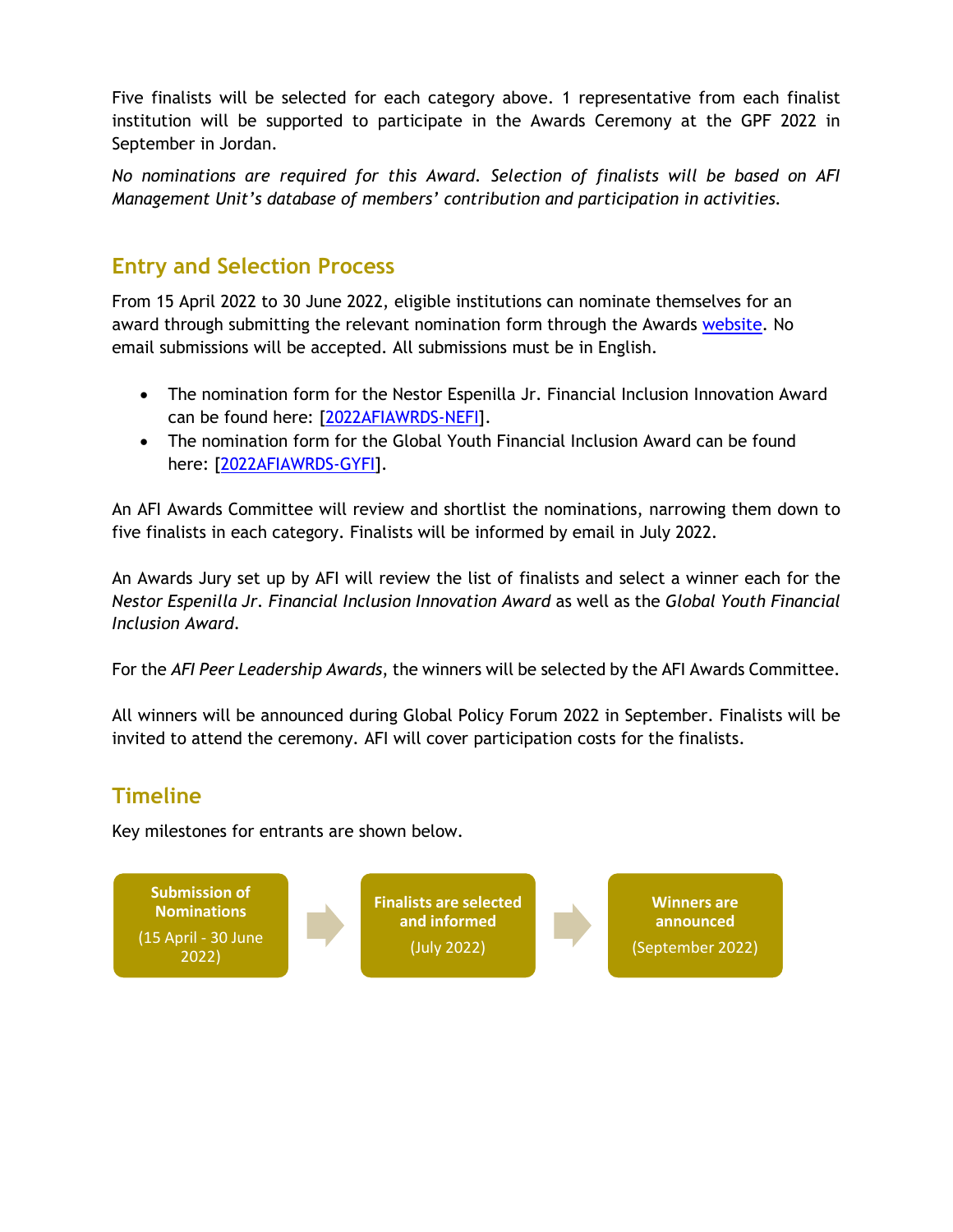#### **TERMS AND CONDITIONS**

By submitting a nomination for the AFI Global Financial Inclusion Awards, you ("entrant) are agreeing to the following terms and conditions. Entry of your organization's submission implies acceptance of these terms and conditions.

- 1. By submitting a nomination for the Alliance for Financial Inclusion (AFI) Global Financial Inclusion Awards 2022 ("the Awards"), the entrant warrants that its entry does not violate any third party or applicable laws.
- 2. Submission of an entry does not guarantee selection for the Award. All Awards are given at the sole discretion of AFI.
- 3. AFI reserves the right to extend the entry deadline of submission of entries as it deems necessary.
- 4. Submissions must be made in English.
- 5. By submitting a nomination form, the entrant agrees that AFI may share the nomination form and any associated information submitted by the applicant with the Awards Committee and Awards Jury. Composition of the Awards Committee and Awards Jury will be determined by AFI and may comprise staff of AFI and/or any external experts invited by AFI specifically for this purpose.
- 6. The decisions of the Awards Committee and Awards Jury are final. The entrant agrees that, regardless of the outcome, the entrant or his/her organization will not challenge the results or file any claims or suits against AFI, their affiliates, directors, officers, or employees, arising from the conduct of the Awards.
- 7. AFI may conclude that a nomination belongs in a different category from the one it was entered in. In this case, the submitter will be contacted of a change in category assignment. The submitter retains the right to withdraw the entry.
- 8. AFI accepts no responsibility for protection of the entrants' copyright, trade secrets and other intellectual property.
- 9. The entrant agrees that AFI need not return to him/her any information submitted and that AFI may, in its sole discretion, terminate the Awards without any liability to the entrant. If AFI terminates the Awards before their completion, AFI agrees that it will not use any information provided by the entrant for any purpose.
- 10. AFI will not be liable for any loss, cost or expense sustained during the course of the Awards.
- 11. By entering this Awards, the entrant agrees that AFI may verify the information submitted. The entrant also agrees to AFI's right to request additional information and data related to the submission in order to verify, clarify and elaborate the submitted nomination form.